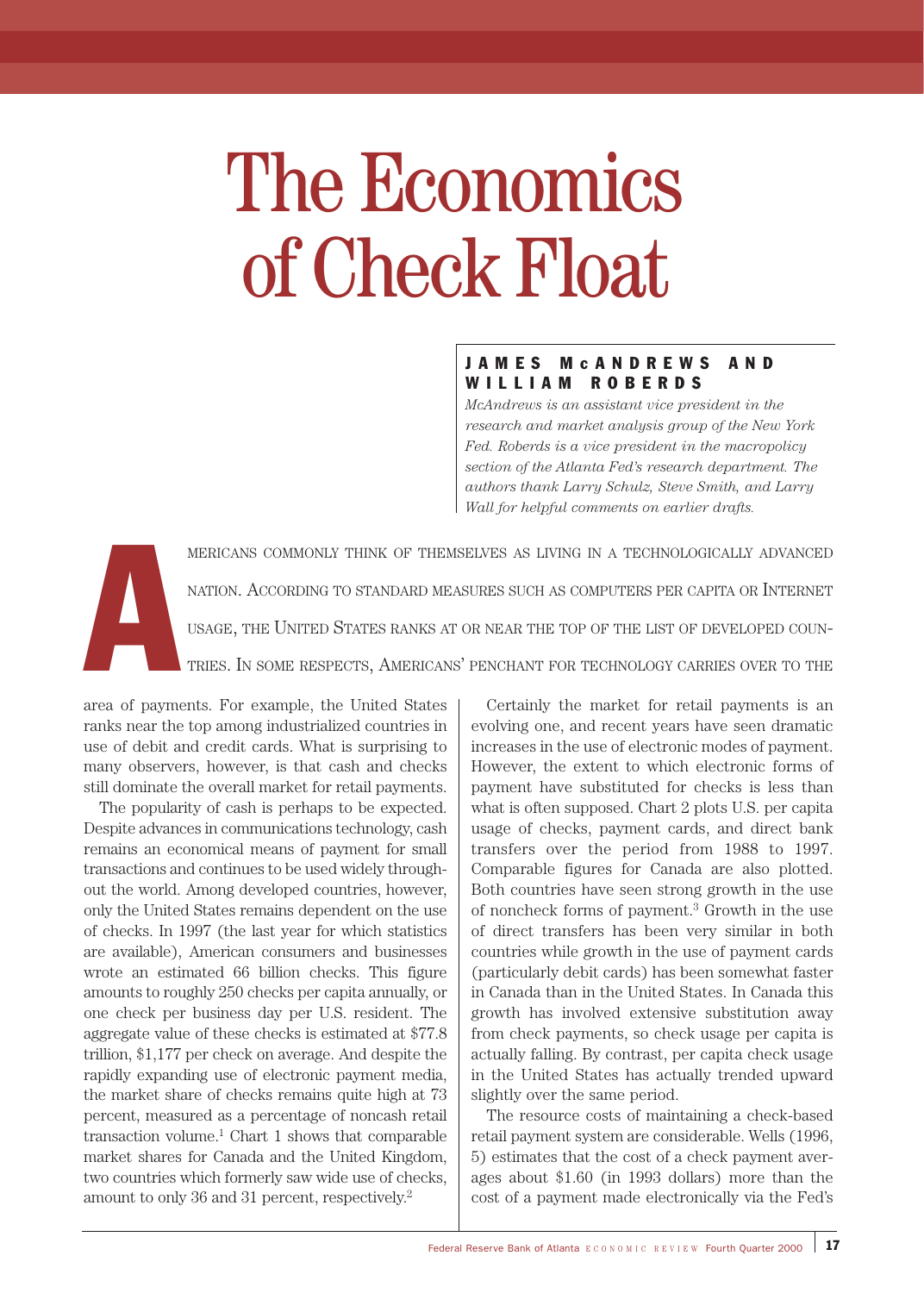

Source: Bank for International Settlements, 1998

Automated Clearinghouse (ACH) system, when the costs to all parties are taken into account. While ACH transactions are admittedly imperfect substitutes for checks, it is instructive to contemplate the potential resource savings of moving away from the use of checks to an electronic instrument with the cost characteristics of the ACH. Multiplying the \$1.60 figure by 66 billion checks, an estimate of the savings from moving all check payments to such an electronic payment instrument would be about \$100 billion annually. Even if check usage in the United States were to fall only to the same levels as in the United Kingdom or Canada, the resulting annual savings would still be approximately \$60 billion.4

### The Check Float Hypothesis

Why do Americans continue to use such an expensive means of payment? According to an influential study by Humphrey and expensive means of payment? According Berger (1990), one reason is the existence of check float. Check float can be defined as the income earned by the writer of the check between the time a check is received as payment and the time it is settled. Until the check clears and settles, the writer of the check can earn interest on the funds in the account on which the check is written. Given a large enough check amount or a long enough delay in clearing and settlement, the presence of float could lead payors to prefer checks over less costly means of payment that clear on a more timely basis. Using 1987 data, Humphrey and Berger estimate that the average amount of float earned per check more than compensates for the cost advantage of ACH.

On the basis of these results, Humphrey and Berger argue that the continued use of checks constitutes an inefficient outcome or market failure in the following sense. Other things being equal, an increase (or decrease) in settlement times means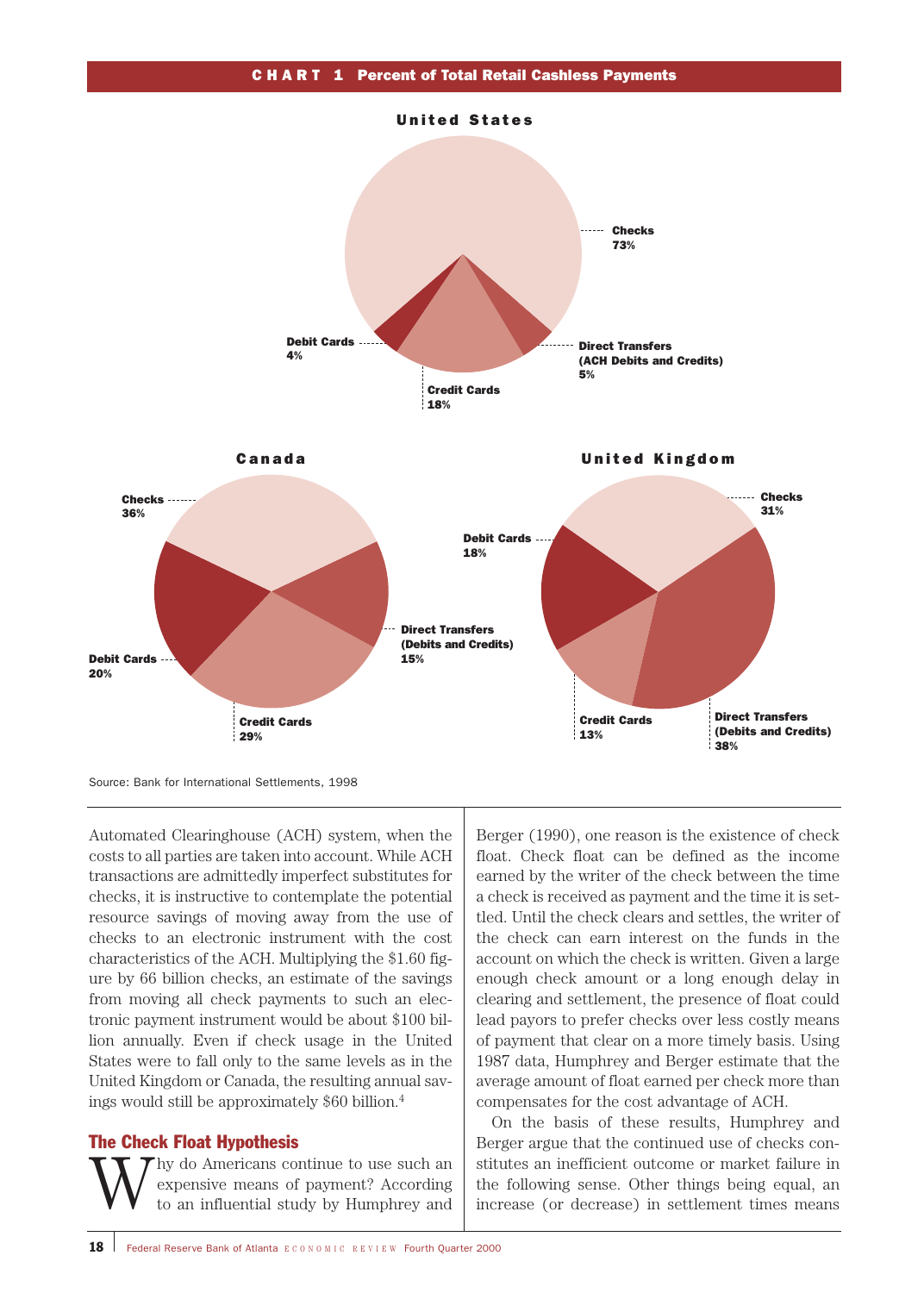#### CHART 2 Retail Payment Usage in the United States and Canada, 1988–97



Note: Payment cards include credit and debit cards. Direct bank transfers include automated clearinghouse credit and debit transfers (United States), bill payments at ATMs (Canada), and direct debits (Canada).

Source: Bank for International Settlements (1993, 1998)

that interest income is simply transferred from a payor to a payee (or vice versa). Hence, the net or societal benefit of float is zero. On the other hand, because people expend real resources (for example, make use of checks as opposed to less costly means of payment) in order to appropriate the value of float for themselves, float can carry a societal cost. This argument was restated by Lacker (1997), who argues that the inefficiency associated with the continued use of checks results from a divergence between private and societal benefits. Under the current system for clearing and settling checks, Lacker argues, costly attempts to manipulate check clearing and settlement times may have a positive value to private parties (that is, float may accrue to payor or payee) but have essentially zero value to society as a whole.

Other reasons have been offered to explain the continued dominance of the use of checks. Mester (2000) reviews some of these other explanations. One possible reason lies in the large fixed cost necessary to implement an electronic payment instrument on a wide scale. Given the sunk costs of much of the check infrastructure, a high fixed cost for the electronic means of payment might delay its

adoption for a long time.<sup>5</sup> Another potential explanation is the presence of "network effects" in the use of different payment instruments. It may be, for example, that no other means of remote payment is as widely accepted as the check, and this convenience accounts for its continued use. A final set of reasons points to the characteristics of check payments that differentiate them from current electronic methods. These include such characteristics as flexibility of payment initiation, legal standing, user familiarity, and the automatic presence of a receipt (in the form of a canceled check). It may be that people simply prefer the bundle of characteristics offered by the check to other means of payment.

Given that there is relatively little hard data on check usage, it has been impossible to sort out the validity of the competing explanations for the continued widespread use of checks. The check float hypothesis, therefore, does not suggest that check use would fall to zero without check float but only that float continues to offer a key motive for the continued use of checks. Since the publication of Humphrey and Berger's (1990) initial study, a number of research papers have explored the role of

3. See Weiner (1999) for an extensive survey of electronic payments in the United States.

<sup>1.</sup> Measured as a percentage of the value of noncash retail transactions, the market share of checks is even higher at 87 percent.

<sup>2.</sup> All figures in the paragraph above are from the Bank for International Settlements (1998, 1999).

<sup>4.</sup> These figures represent very approximate calculations and should be interpreted with caution. A more detailed estimate by Humphrey, Pulley, and Vesala (2000) puts the cost savings from elimination of checks at about \$91 billion.

<sup>5.</sup> Such costs are unlikely to be unique to the United States, however. The discussion below explains how the current system for check clearing within the United States lessens incentives to undertake investments in electronic payment systems.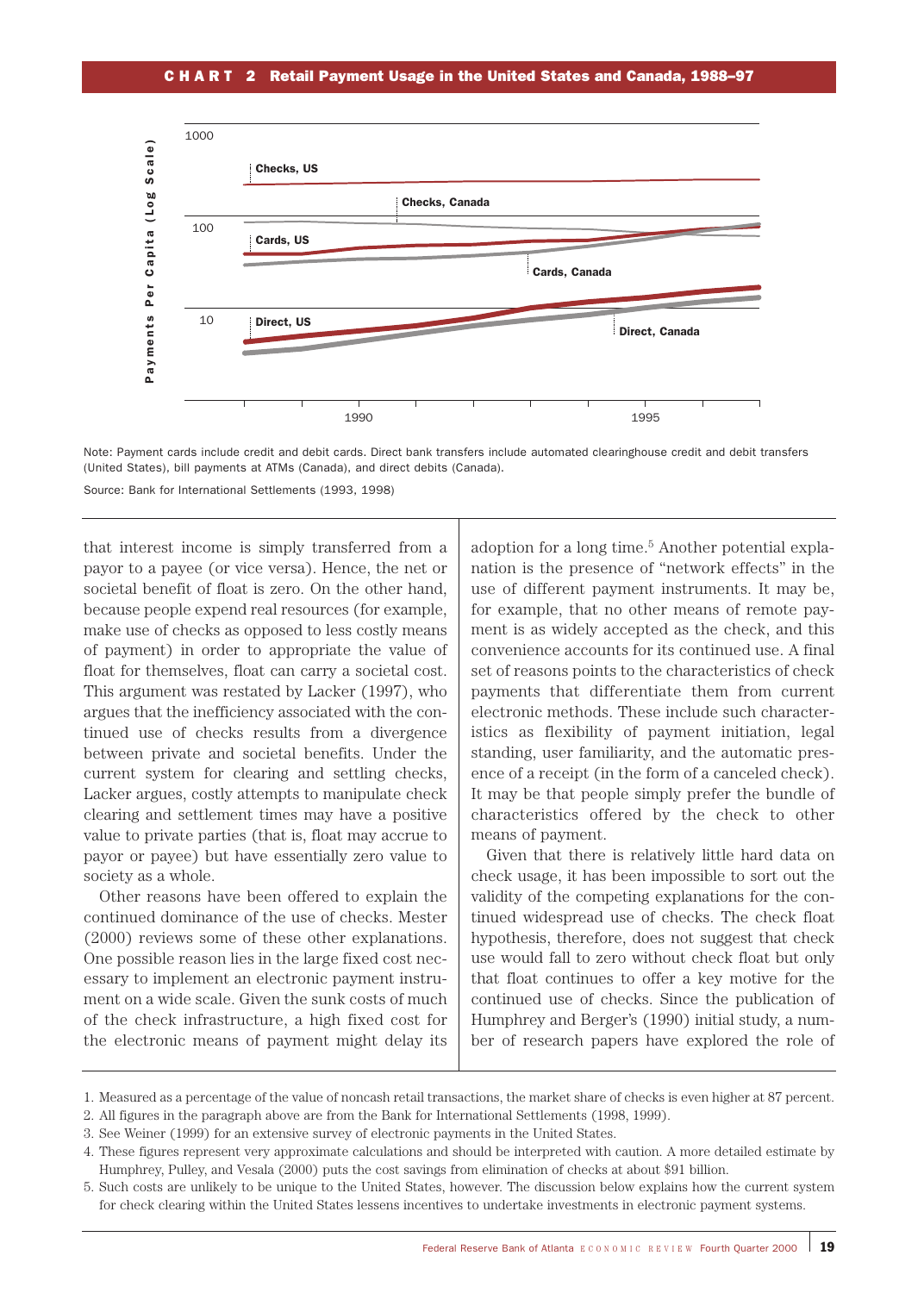checks in the U.S. payment system. While some of these studies disagree with Humphrey and Berger's conclusions, the issue of check float remains central to their analyses. Below, the discussion reviews a number of these studies and their treatments of the float issue, using an analytical framework developed by McAndrews and Roberds (1999). In addition, many papers have discussed proposals for accelerating the movement away from the current, primarily check-based retail payment system to a more electronics-based payment system. Some of these proposals are analyzed in the discussion below, with particular emphasis on their effects on check float. While the framework of this discussion does not allow

Among developed countries, only the United States remains dependent on the use of checks. In 1997, American consumers and businesses wrote an estimated 66 billion checks.

identification of any single "best" path to increased efficiency in the U.S. retail payment system, it does illustrate some of the trade-offs that proposals for reform must encounter.

#### How Does Check Float Arise?

here are several key features of the U.S. check payment system that contribute to the cre-

ation of float. Essentially, these features define certain property rights of the people and institutions involved in the check payment process. A brief description of these will be helpful before proceeding further.

The first feature is that the check payment system is, like the U.S. banking system, highly decentralized. There are approximately 10,000 banks and savings institutions, as well as 10,000 credit unions (henceforth collectively called banks), in the United States. Thus, it is likely that if person A (let's call her Andrea, the "payor") pays person B (Bob, the "payee") by check, then Andrea will pay by a check drawn on a different bank from Bob's bank. If Andrea and Bob had accounts at the same bank, then the check could be settled as an "on-us" item. That is, the bank would simply debit Andrea's account and credit Bob's account in the amount of the check.

Since on-us checks remain the exception within the United States, the allocation of property rights within the check payment system is largely determined by the rules for interbank check settlement.6 There are a number of ways in which banks can clear and settle checks among themselves. After Bob

deposits Andrea's check at his bank (bank B or the "depositary bank," sometimes referred to in the literature as the collecting bank), bank B can return the check to Andrea's bank (bank A or the "paying bank") by mailing the check directly to bank A or by sending it through a third party (a private clearinghouse, a correspondent bank, or the Federal Reserve System). No matter how the check is cleared, however, in the vast majority of cases, Andrea's check has to physically return to bank A before the bank must make good on the check. This step is necessary because the body of law that provides much of the legal framework for check payments, the Uniform Commercial Code (UCC), allows a bank the right to inspect a check before paying it. This "right to physical inspection" is the second key feature of the check payment system. In practice, it means that checks must (usually) be transported to the banks on which they are drawn before they will be settled. This process, as illustrated in Chart 3, in turn means that check clearing can often be subject to travel delays.7

A third key feature of the check payment system is the allocation of the costs of check collection. Currently, a depositary bank (bank B in the example) bears the bulk of the costs associated with clearing the check. In other words, a paying bank (bank A) is under no legal obligation to share a depositary bank's costs of collecting checks drawn by the paying bank's depositors.

A final key feature of the check payment system is the legal requirement that checks presented for payment be paid at par, or full value. In the context of the example, bank A would have to pay bank B the full amount of Andrea's check to Bob. In practice, such payments are made by transfer of banks' account balances at the Federal Reserve. Note that the requirement to pay at par does not vary with the amount of time it takes to present a given check. As Emmons (1996) notes, this feature of the check payment system implicitly defines a zero interest rate for check funds in the process of collection. Thus, the greater the difference is between the market interest rate and this implicit rate, the greater the incentive to "capture" check float will be.

The example illustrates how the key features of the check payment system could interact so as to influence the choice of payment medium. If bank A and bank B are in the same city, then most likely Andrea's check will be settled within the same day. If, however, Andrea's bank is in a remote location, then several days can pass before bank B can return Andrea's check to bank A. Since bank A pays the same amount on Andrea's check no matter when it shows up, Andrea gains a day's interest and Bob loses a day's interest for every additional day the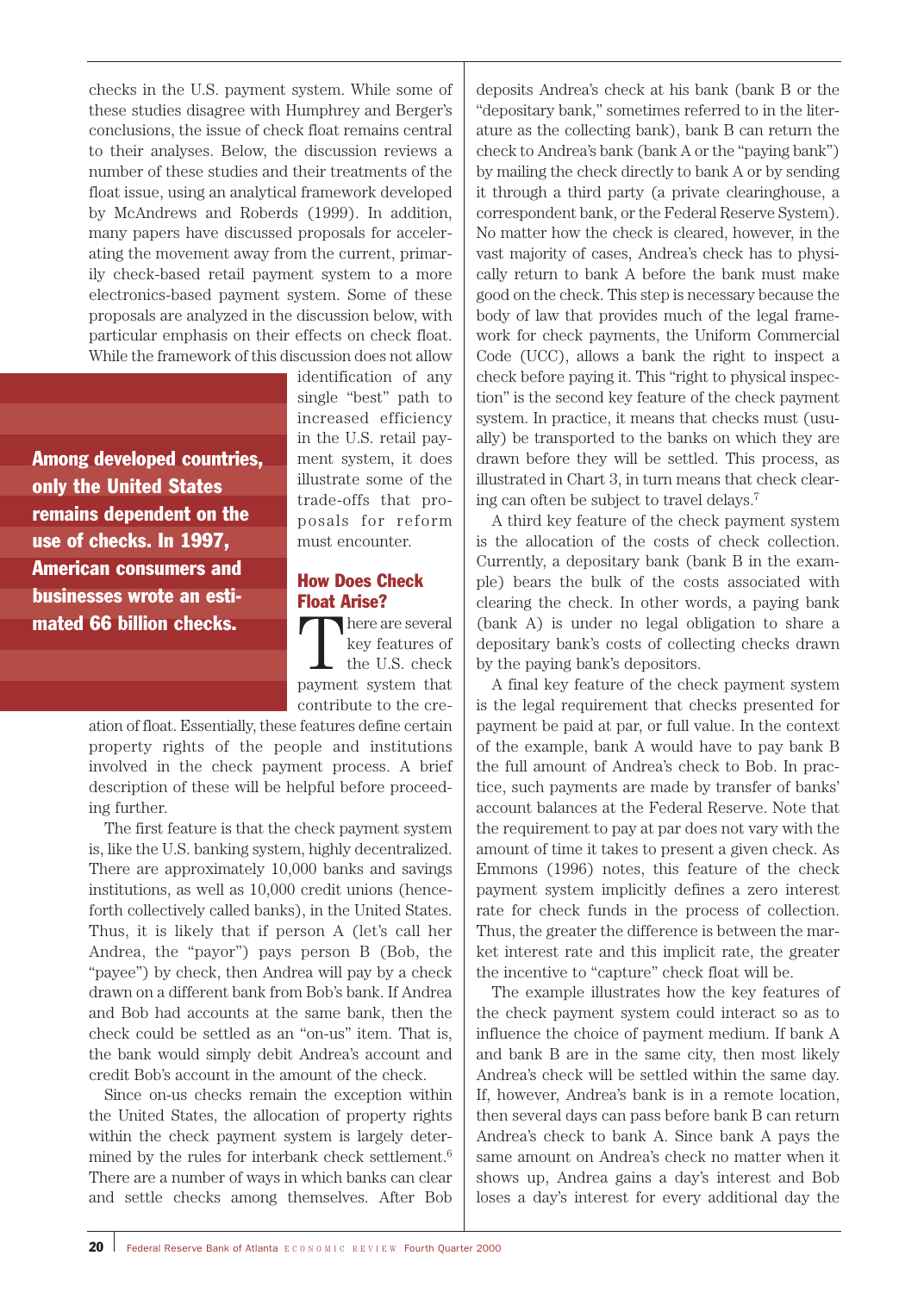#### CHART 3 Check Clearing through the Federal Reserve System



Note: Checks are also cleared through the same institution ("on-us") or through private third parties such as clearinghouses and correspondent banks.

check is delayed. (Check clearing may also be delayed if Bob has a busy day and does not deposit the check as soon as he receives it.)

Here, it may be useful to briefly contrast the clearing and settlement process for checks with that of more automated forms of payment, such as payment cards and ACH transactions. The crucial difference is that clearing and settlement for these types of payments is completely electronic (and therefore to a large extent automatic), making, in turn, the timing of these processes very predictable. For example, credit card transactions generally are cleared and settled within a day. In the case of ACH transactions, the timing of settlement is flexible, but it is also precisely controllable by the payor and payee. The predictability of the clearing and settlement process reduces the scope for people to undertake actions in order to manipulate float since such actions would immediately be observable to the other parties involved in the transaction. Hence, float is generally not an issue for these types of transactions.8

The payoff from the float on any single check is usually inconsequential. When aggregated over a large number of checks, however, float can have significant effects. Suppose, for example, that Andrea owns a business (say, Andrea.com) that must pay many suppliers such as Bob. If Andrea has a choice between paying her suppliers electronically and paying them by check, she may prefer to pay them by check so as to have access to the float. This approach is less efficient than electronic payment from a societal point of view since extra costs are incurred by the suppliers (or by the suppliers' banks) in collecting Andrea's checks. Since these extra costs are borne by the suppliers and their banks, they are of no immediate concern to Andrea.

In the meantime, Andrea's suppliers may have noticed that they are disadvantaged by this arrangement. If they do a significant amount of business with Andrea.com, they may end up negotiating more favorable payment terms. On the other hand, if they only occasionally do business with Andrea's company, such negotiations may not be practicable. Instead, the suppliers may, with the help of their banks, make use of "accelerated presentment" techniques that speed the processing of

<sup>6.</sup> About 30 percent of checks written in the United States are on-us, according to Bank for International Settlements (1998) estimates. Rules for interbank check settlement are governed by articles 3 and 4 of the Uniform Commercial Code and by Federal Reserve Regulations J and CC.

<sup>7.</sup> According to Humphrey and Pulley (1998a, b), the right to physical inspection of a check before payment was originally designed to guard against fraud. Nowadays, such inspection is rarely carried out except in the case of large-value checks.

<sup>8.</sup> See the U.S. General Accounting Office (1997) for detailed descriptions of the clearing and settlement processes for most types of retail payments.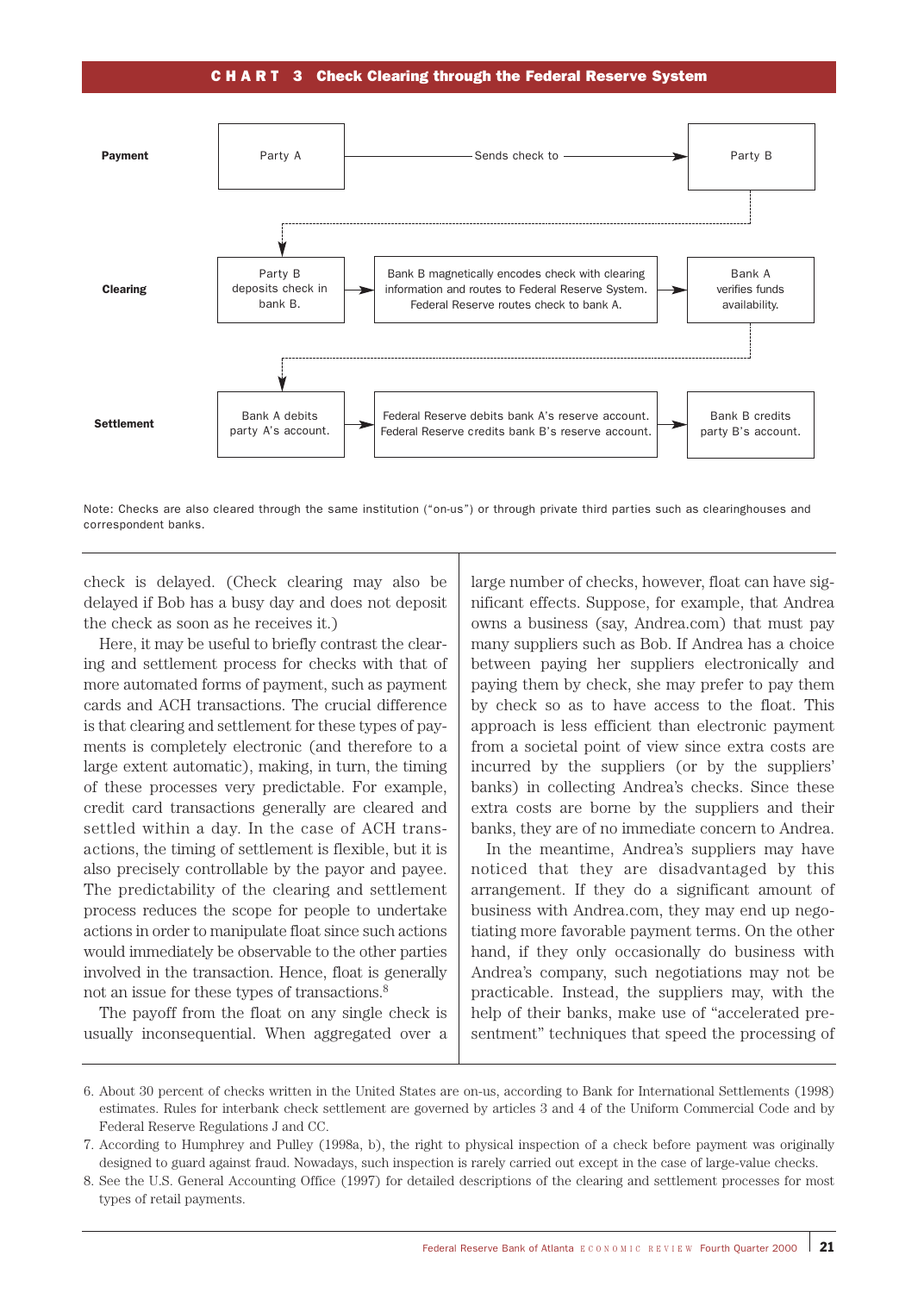checks.9 While accelerated presentment may improve the situation from the standpoint of the creditors, it further diminishes economic efficiency by incurring a societal cost for an activity (the capture of float) that has little societal benefit.<sup>10</sup>

## Does Check Float Really Matter?

The foregoing discussion illustrates why check float could cause people to prefer checks over other, less costly means of payment. But does check float have this effect in the real world? It turns out that there are some plausible reasons to suspect that it may not.

Wells (1996) observes that since the appearance of the Humphrey and Berger study, reductions in check-processing times have vastly reduced the value of float for the average checkwriter. Wells calculates the value of float on an average check in 1993 to be about nine cents. For business checks, the amount of float is apt to be higher, averaging about twenty-one cents by Wells's estimate. Since this benefit is less than the difference in cost (to a payor) between a payment by check and a payment using the ACH, Wells argues that in most cases, float cannot explain why checks are the preferred means of payment.

Wells's estimates of float value are for hypothetical "average" checks, which are assumed to clear in one business day (as the vast majority of checks in fact do). But for some payments, particularly those with higher value or those with longer clearing times, the potential value of float might actually be large enough to overcome the cost differential between checks and electronic payment media. Wells argues that the terms of such payments are often negotiable between payor and payee, however. If payment by check is costlier than electronic alternatives, then both sides have an incentive to share the benefits of using the less costly payment medium. Hence checks probably would not be used in these situations, at least on the basis of float-cost considerations.

An earlier paper (McAndrews and Roberds 1999) argues that such negotiation may not be necessary to "even out" the effects of float. The study analyzes two model economies, one in which certain people's payments are subject to float and one in which there is no float. In the first economy, some people are nominally wealthier because they enjoy float—that is, they can collect an extra day's interest on their checks before they clear. However, this income effect is undone by a price effect, as the float beneficiaries bid up the prices of the goods they would like to purchase.<sup>11</sup> In general equilibrium (taking movements of all prices into account), float

ends up having no impact. Such a neat cancellation is unlikely in the real world, but one would still expect price effects to undercut the real value of any income effects associated with float transfers. This dynamic would again work to diminish the value of float and lessen the attractiveness of checks as a payment medium.

# A Coasian View

While the preceding arguments illustrate<br>for the continued use of checks, they do<br>not conclusively preve the sees Within the payment why float may be an unlikely explanation for the continued use of checks, they do not conclusively prove the case. Within the payment industry, the business of playing the float "game" (maximizing the float on one's own checks while minimizing the float on others' checks) is still seen as alive and well (see, for example, Humphrey and Pulley 1998b).<sup>12</sup>

In understanding how check float could still be contributing to check use, the Coase theorem offers a useful perspective. The Coase theorem states that efficient outcomes can always be obtained through bargaining among private parties, given an unambiguous initial assignment of property rights and sufficient flexibility to bargain away the initial assignment of rights.13 Given the apparent inefficiency of check payment (at least in terms of costs), its persistence thus requires an explanation of why bargaining among private parties (payor, payee, and their banks) has not produced an efficient outcome (greater use of electronics). McAndrews and Roberds offer two such explanations, both of which focus on check float.

The first explanation involves transaction costs and "unpriced float." While bargaining over the terms of payment may make sense for larger or recurring transactions, such bargaining would be too costly in the case of smaller-value or one-shot transactions (and therefore in practice in many transactions involving consumers or small businesses). In the latter case, payees may be willing to simply accept the nominal value of a payment regardless of float considerations. This willingness creates an incentive for payors to try to capture the benefits of float by delaying the clearing of their checks. If only some people are successful at this game, inefficiency results because "winners" overconsume while "losers" underconsume the goods for which float is not priced (if everyone were successful, then prices would adjust in such a way as to eliminate the net benefit of float).14 Since Wells's (1996) calculations imply that the aggregate amount of check float is relatively small, "unpriced float" cannot by itself carry large societal costs.

Unpriced float, or the threat of being on the losing end of the float game, can also lead to another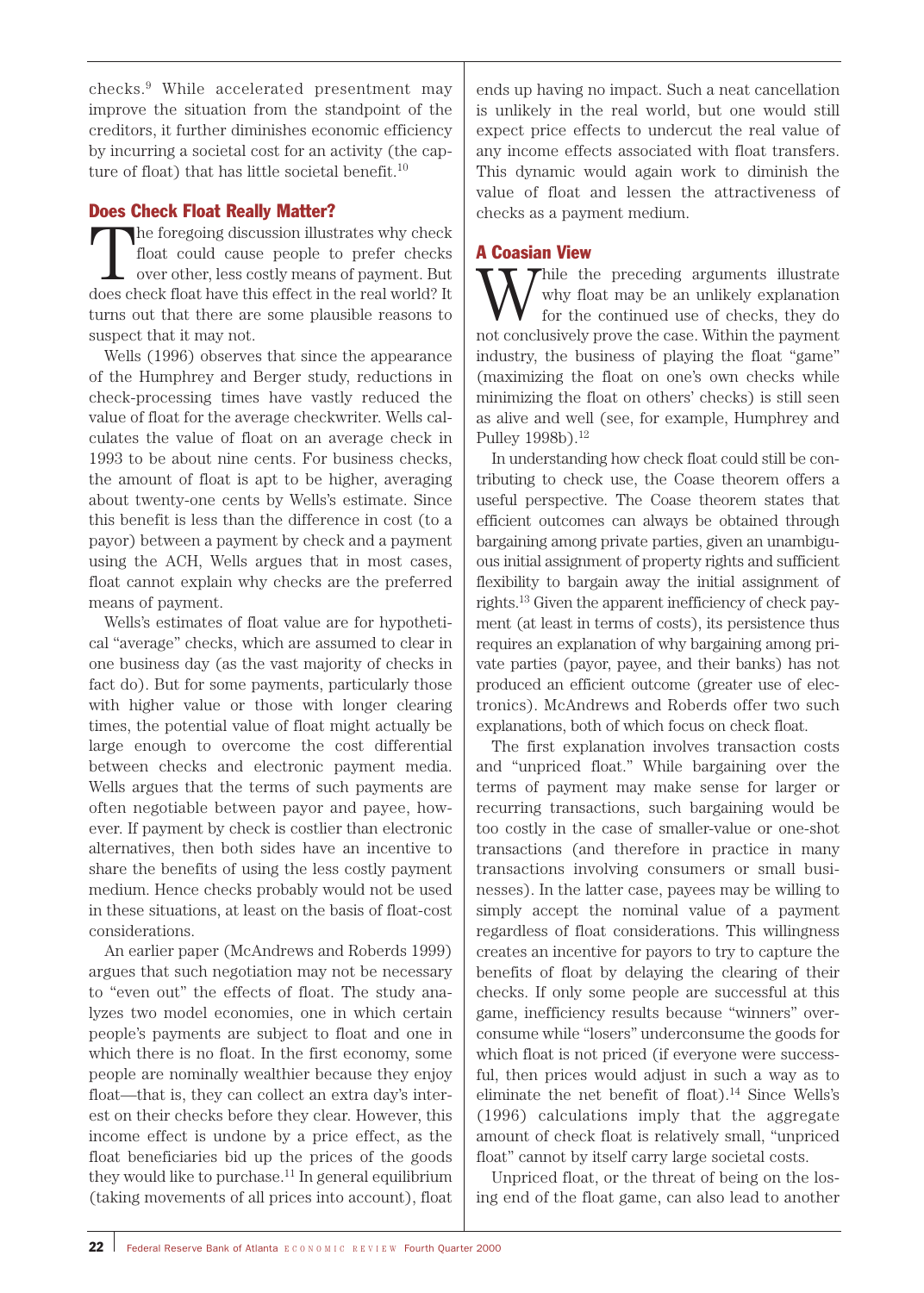type of societal cost, however. This second cost involves the notion of "reliance investments." Suppose a firm knows that it will receive many relatively small or nonrecurring payments from various customers and it is probably impractical to bargain over float for these payments, given that the firm cannot always identify such customers in advance. In such cases, the firm's best option may be to undertake a reliance investment (an investment anticipating or "relying" on an initial assignment of property rights) in a technology that allows the firm to accelerate presentment of its customers' checks.15 Once the firm has invested in the technology (say, a lockbox service), the firm can quickly process checks at a low incremental cost, which lowers its incentives to employ electronic forms of payment. On the other hand, only by undertaking such investments can the firm fully exercise its property right to prompt payment at par. If the firm does not make the investment, it may end up subsidizing customers with access to float. Inefficiency results because all parties would be better off if they could first negotiate terms of payment and thereby avoid the expense of the reliance investment.

It seems likely that it is the decentralized nature of the U.S. banking system that ultimately allows these inefficiencies to persist. If the U.S. banking system were dominated by a few large institutions, it would be relatively easy for these banks to negotiate a set of rules that would automatically determine the allocation of float in interbank check clearing. Such "Coasian bargaining" becomes more difficult, however, when large numbers of institutions are involved.

To summarize, it is plausible that Humphrey and Berger's (1990) hypothesis concerning check float can withstand both the weight of Wells's (1996)

numerical evidence and the application of Coasian logic. Certainly payoffs from playing the float game have diminished since 1987. However, as long as some people believe that they are winners at the game, others will have an incentive to undertake investments so as to avoid being the losers. Once these investments have been made, incentives to switch to lower-cost forms of payment are weakened.

# Proposals for Change

ow should the United States change the check payment system so as to encourage a more rapid transition from a paper-based to a more efficient and cost-effective electronics-based retail payment system? While there have been many proposed answers to this question, these proposals fall into two broad categories. In the language of Coasian analysis, the first category of proposals would leave the property rights of participants in the check payment system largely unchanged but would seek to make lower-cost reliance investments available to payees and their banks. The second category of proposals would substantially alter the current allocation of property rights with the idea that the resulting modification in incentives would increase the appeal of electronic payments.

The first set of proposals seeks to make greater use of electronic technology in the check collection process, particularly through electronic check presentment (ECP). The term *ECP* is used to describe a collection process whereby the settlement of a check is triggered using information from an electronic file instead of from the paper check itself. Promoting greater use of ECP is an important facet of Federal Reserve System policy in the retail payment area and has also been endorsed by several payment industry groups.16

- 9. One such technique is to make use of so-called lockbox operations. These operations are designed to reduce the processing time associated with mailed check payments.
- 10. Accelerated presentment provides some social benefit by reducing the scope for check fraud. Calculations by Lacker (1997, 15), however, suggest that the marginal benefit associated with fraud reduction is quite small in comparison with the marginal gain from the capture of float. Hence the discussion ignores this potential benefit.
- 11. In the model, all of the people who enjoy float are identical, so the "income effect" is the same for each.
- 12. Some support for this view can be obtained by a simple search of the Internet for the term "float management," which yields more than 200 hits. A search for the more euphemistic but essentially synonymous "controlled disbursement" turns up over 600 hits. The fact that many float management services remain economically viable suggests that the issue of float is far from dead.
- 13. The theorem is attributed to Coase (1960), who, however, never wrote down a formal statement or proof. Various attempts to formalize the theorem are described in Medema and Zerbe (forthcoming).
- 14. In practice, most of the winners at this game are likely to be firms since households generally lack the necessary resources to be able to systematically manage float. Humphrey and Pulley (1998a) report that 90 percent of the benefits of float accrue to businesses.
- 15. For a general discussion of the concept of reliance investments, see Kaplow and Shavell (1999).
- 16. For Federal Reserve policy, see, for example, Committee on the Federal Reserve in the Payments Mechanism (1998), Greenspan (2000), and Ferguson (2000).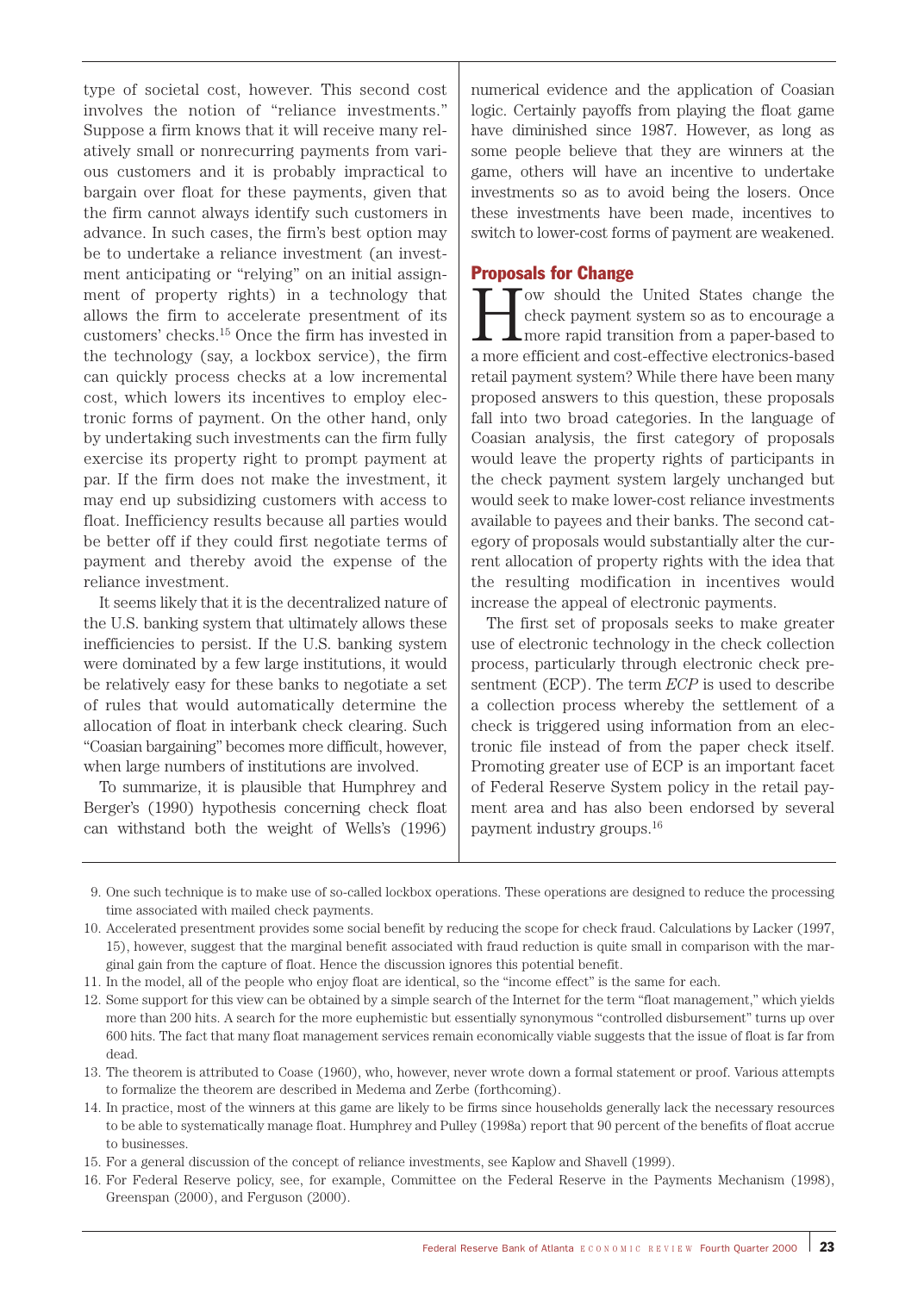Stavins (1997) conducts a detailed analysis of the potential costs and benefits of a particular type of ECP in which each check is "truncated" at the bank where it is first deposited (each deposited check is immediately converted to electronic form and does not physically go any further). Truncation of a check avoids the costs of physically transporting the check to the paying bank. Stavins finds that a small cost savings (2.59 cents per check) could be obtained if the current check collection system were to be replaced with a system of ECP with truncation.17

While this result may be seen as encouraging for the use of ECP technology, there exist at least two factors that may serve to limit the potential social benefit of

By continuing to rely on checks for the bulk of noncash retail payments, the United States may be paying as much as \$60 billion to \$100 billion more than it needs to for payment services.

ECP. The first is that, under the current allocation of rights in the check payment system, banks retain the right to insist on physical presentment, so any participation in an ECP program is purely voluntary. The banking industry as a whole might experience lower processing costs if ECP were universally adopted, but unilateral adoption of ECP by an individual

bank could deny that bank's customers the benefits of float without any offsetting compensation. For this reason as well as others, the pace of voluntary adoption of ECP has been quite slow.18

Even if universal ECP proves achievable within a fairly short period of time (say, within the next ten years), its net social benefit would still be suspect precisely for the reasons described in the original Humphrey and Berger (1990) study. As Lacker (1997, 19–21) argues, seen from a pure cost perspective the "electronification" of the check through universal ECP would represent nothing more than a large-scale investment in an accelerated presentment technology. Expressed another way, the universal conversion of check clearing to ECP would, according to this view, amount to the costly construction of another electronic payment system that would compete with already existing systems (such as ACH and payment card technologies). However, if the perspective is that checks offer features that provide some benefit beyond what is available through purely electronic forms of payment—for example, flexibility and familiarity—investment in ECP could perhaps be justified to the extent that participants in the U.S. economy

place a high enough valuation on such features of check payment.

The second set of reform proposals would substantially reallocate property rights within the check payment system. One such reallocation, discussed by Humphrey and Pulley (1998a, b) and Lacker (1997), follows the design of the check clearing system in Canada. There, the dollar amount of interbank settlement of a check is generally backdated to the day the check is deposited, thereby eliminating any float advantage accruing to the paying bank or its customers. While such a system would almost certainly lower incentives to capture float, its implementation could be considerably more difficult in the United States than in Canada because of the more complex and decentralized nature of the U.S. banking and legal systems.

Lacker (1997, 18) discusses a related proposal. Under this proposal, par settlement would not be required until five days after a check is deposited. Checks presented before this date would be discounted at a prespecified rate of interest, lessening incentives to undertake accelerated presentment. As with the previous proposal, the underlying idea would be to lessen incentives to capture check float by bringing the implicit interest rate on check funds in the process of collection into alignment with market interest rates.19

Humphrey and Pulley (1998a, b) consider another type of property rights reallocation, which would have the effect of compelling greater use of ECP technology. Under this second type of reallocation, the UCC would be altered so that paying banks would either (a) cede the right to physically inspect checks before payment and agree to pay checks presented via ECP or (b) retain the right to inspection (most likely in the case of large-value checks) but agree to compensate collecting banks for the ensuing float costs. This approach would allow banks to retain the right to physical inspection in the cases in which it most mattered (where serious fraud is suspected) but would also give banks an incentive to minimize float costs when losses from fraud would be unlikely or immaterial.

Another method for reallocating property rights in check payments would be to introduce truncation technologies that automatically convert a check into another form of payment. Several industry groups are beginning to implement such technologies, which convert checks into electronic "debits" that are cleared either through the ACH or through ATM networks.20 These technologies are seen as most applicable to point-of-sale (POS) transactions between merchants and consumers. In this type of transaction, a consumer writes a check and hands it to the merchant, who scans in the necessary infor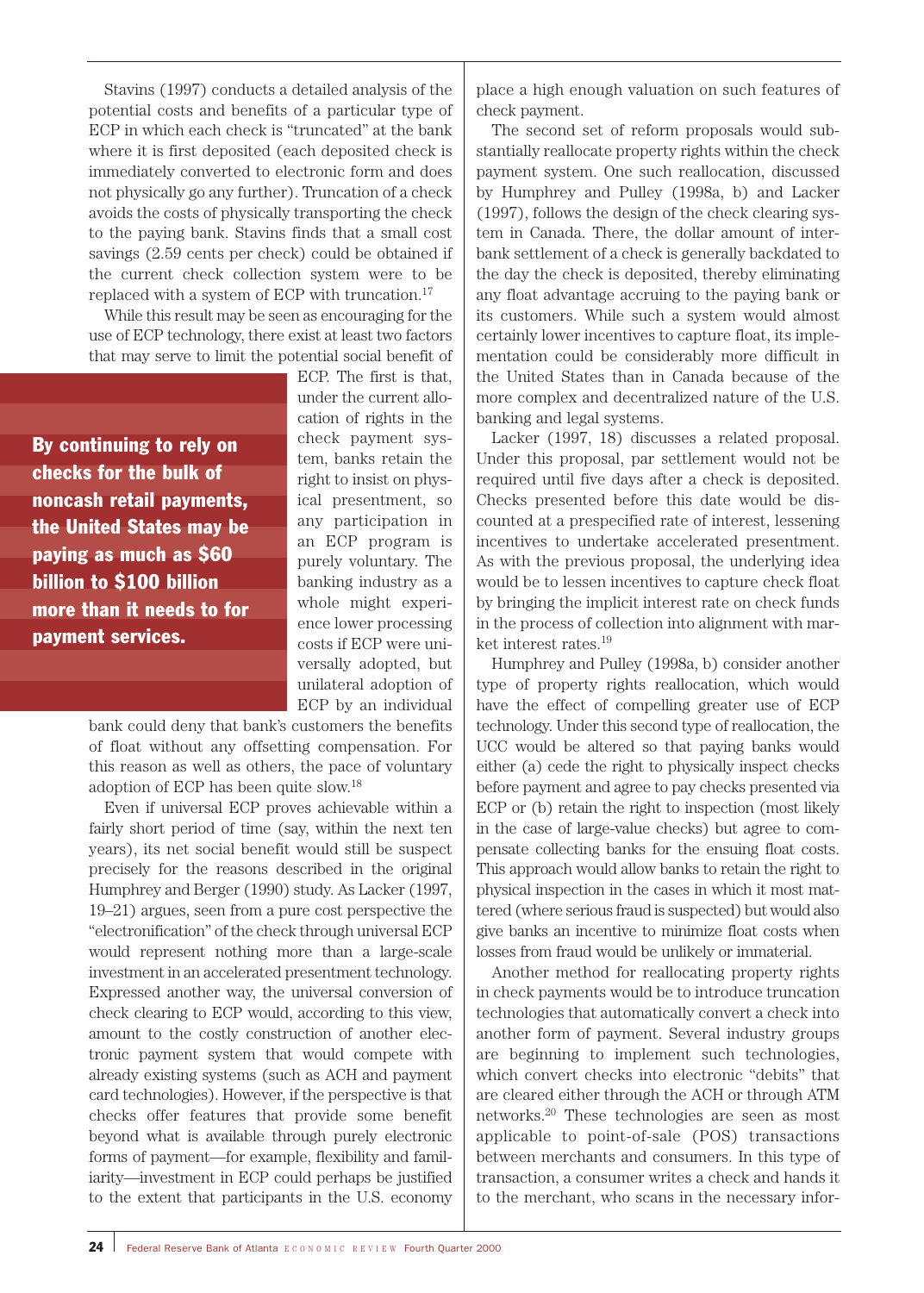mation from the check. The check is then returned to the consumer. Precisely speaking, such technologies do not reallocate property rights within the realm of check payments because a POS-truncated check payment no longer represents a check in a legal sense. However, the result is much the same since these technologies in effect offer consumers an easy way to cede their bank's right to physical presentment of their check without sacrificing the convenience or familiarity of writing a check.

All of these changes in the allocation of property rights could be (to varying extents) subject to the same criticism as simple voluntary adoption of ECP, namely, that they could result in large investments in payment technologies that would largely replicate existing systems. In addition, reallocation of property rights would almost certainly be disadvantageous to some beneficiaries of float under the current system. That is, some parties paying by check and enjoying a float benefit would lose while payees would gain. Even if the resulting system were superior to the present one in terms of economic efficiency, the accompanying distribution of gains and losses could make a reallocation of property rights difficult to implement.

Nonetheless, a precedent does exist for the reallocation of property rights within the check payment system. Prior to the 1920s, it was not customary for banks to pay checks at full value unless they were presented directly (that is, in person and not through the mail) or presented through a clearinghouse or correspondent. Instead, paying banks would often deduct a presentment fee before payment. The traditional view of the pre-1920s check payment system is that it led to circuitous and inefficient routing of checks in an attempt to avoid such fees.<sup>21</sup>

Nonpar payment of "remotely presented" checks largely came to an end with the Federal Reserve's entry into the business of check clearing. The Fed enforced par clearing among the member banks in the Federal Reserve System and used a variety of methods to encourage nonmember banks to clear at par. As documented by Gilbert (2000), the changeover to par clearing allowed banks to clear checks more quickly and to reduce cash balances necessary for settlement. Lacker, Walker, and Weinberg (1999) argue that while the Fed's entry may not have increased the overall economic efficiency of the check collection system, it almost certainly shifted property rights within the system.22 As paying banks lost the right to deduct presentment fees, costs were shifted away from collecting banks and toward paying banks. The ultimate effect of various proposed changes of property rights within the check collection system would constitute a further reallocation of costs in much the same direction.

# **Conclusion**

The U.S. retail payment system is in many ways a remarkable structure, handling more than 90 billion noncash transactions each year with a low rate of error and fraud. However, by continuing to rely on checks for the bulk of such payments, the United States may be paying as much as \$60 billion to \$100 billion more than it needs to for payment services.

One reason people continue to use checks is that the current allocation of property rights within the check payment system allows some payors to benefit from delays in check clearing times. Although the incentives to capture check float are less now than at other times, the opportunity costs associated

- 17. Implementation of another version of ECP has been under way for some time under the auspices of the Electronic Check Clearing House Organization (ECCHO). Begun in 1990, this version of ECP uses an approach called "Electronic with Paper to Follow." In other words, the paper check is still returned to the paying bank, and it is the delivery of the paper check, in most instances, that constitutes presentment and triggers settlement of the check. The delivery of the check information electronically allows paying banks to deduct funds from its customers' accounts prior to the arrival of the paper check, which "increases banks' investable funds," (ECCHO 2000, 4). In contrast to the proposal analyzed by Stavins (1997), this system reduces the risks of check fraud and of payment being released against accounts with insufficient funds but does not offer payees the inducement of earlier funds availability.
- 18. A recent Government Accounting Office report (U.S. General Accounting Office 1998) indicates that, in addition to loss of float, adoption of ECP has been hindered by the following factors: loss of canceled checks, diversion of banks' computer resources to Y2K problems, and banks' concerns about increased vulnerability to fraud.
- 19. If prices of goods bought with checks remained the same, this proposal could be seen as transferring income to check writers and therefore encouraging check use. In practice, one would expect that payees would discount checks and that nominal prices would adjust upwards, canceling this effect.
- 20. See, for example, Marjanovic (1998, 1999, 2000).
- 21. See Gilbert (2000) for a detailed analysis of the traditional view.
- 22. In particular, they note that no cost data has been produced showing that average (systemwide) check-processing costs fell after the introduction of par clearing. Hence it is possible that the main effect of the changeover to par clearing was simply to reallocate rents.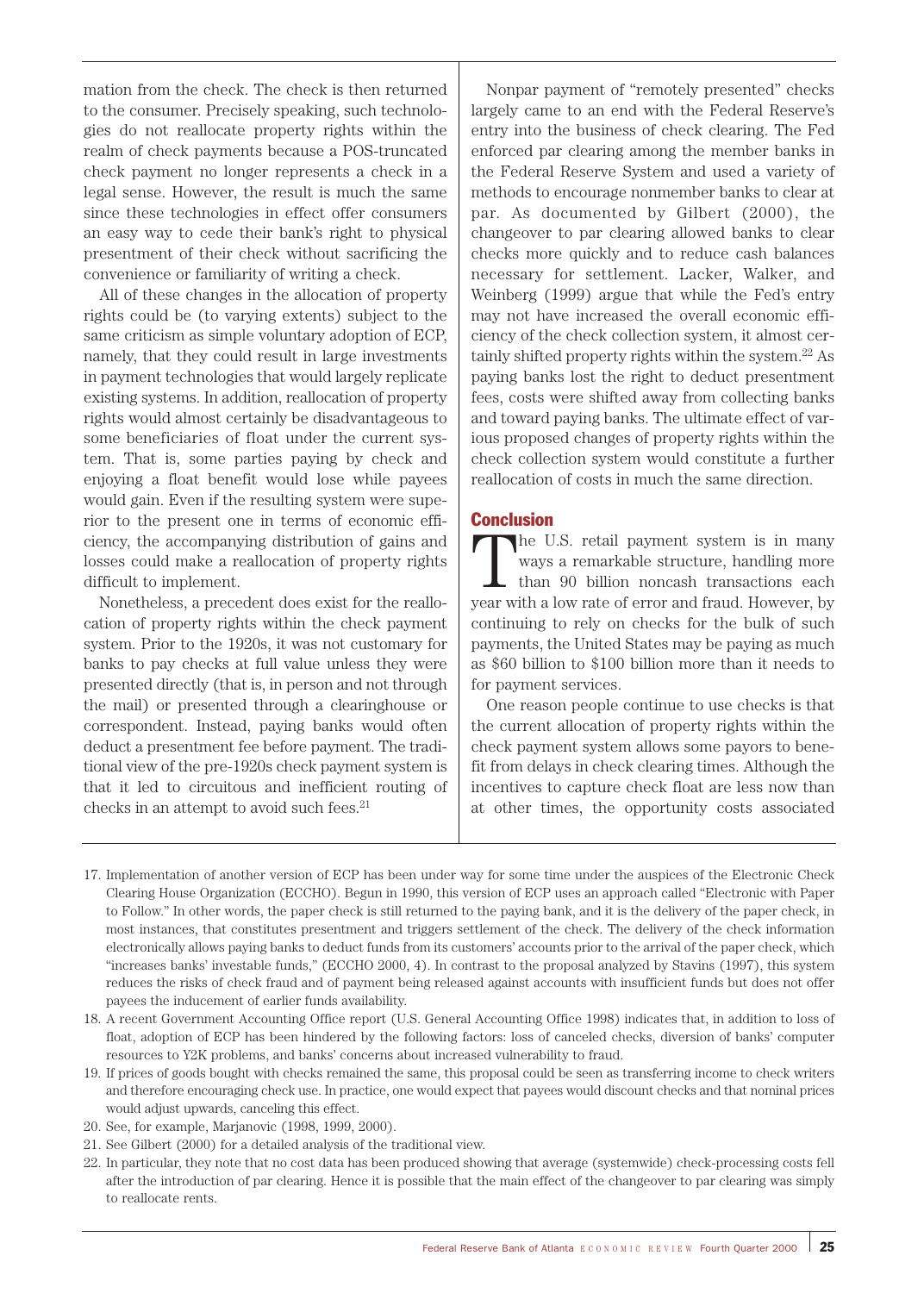with "playing the float game" likely still form a significant component of the overall costs of the retail payment system.

Market forces have already led to considerable substitution of electronic forms of retail payment for checks over the last decade. However, the pace of substitution has been noticeably slower in the United States than in other countries, suggesting that some intervention may be necessary to encourage greater use of electronics. Proposals to this effect have focused on either voluntary adoption of check electronification technologies or on

reassignments of property rights within the check payment system. While both types of proposals hold some promise, they are also subject to the criticism that they could result in duplicative and potentially inefficient investment. In addition, some proposals could redistribute rents across payment system participants in a way that would make the proposals difficult to implement politically. Over the near future, policymakers will need to confront the issue of whether these drawbacks outweigh the potential benefits of a faster transition to a more efficient payment system.

### REFERENCES

BANK FOR INTERNATIONAL SETTLEMENTS COMMITTEE ON PAYMENT AND SETTLEMENT SYSTEMS. 1993. *Payment Systems in the Group of Ten Countries.* Basel: Bank for International Settlements. <http://www.bis.org/publ/ index.htm>.

———. 1998. *Statistics on Payment Systems in the Group of Ten Countries.* Basel: Bank for International Settlements. <http://www.bis.org/ publ/index.htm>.

———. 1999. *Retail Payments in Selected Countries: A Comparative Study.* Basel: Bank for International Settlements. <http://www.bis.org/ publ/index.htm>.

COASE, RONALD. 1960. "The Problem of Social Cost." *Journal of Law and Economics* 3 (October): 1–44.

COMMITTEE ON THE FEDERAL RESERVE IN THE PAYMENTS MECHANISM. 1998. *The Federal Reserve in the Payments Mechanism*. Washington, D.C.: Board of Governors of the Federal Reserve System. <http://www.federalreserve.gov/ boarddocs/press/General/1998/19980105/19980105.pdf>.

ELECTRONIC CHECK CLEARING HOUSE ORGANIZATION (ECCHO). 2000. *ECP 101: The Basics*. <http://www.eccho.org>.

EMMONS, WILLIAM R. 1996. "Price Stability and the Efficiency of the Retail Payments System." Federal Reserve Bank of St. Louis *Review* 78 (September/ October): 49–68.

FERGUSON, ROGER W. JR. 2000. "Electronic Commerce, Banking, and Payments." Speech presented at the  $36^{\mathrm{th}}$ Annual Conference on Bank Structure and Competition, Chicago, May 4. <http://www.federalreserve.gov/ boarddocs/ speeches/2000/200005042.htm>.

GILBERT, R. ANTON. 2000. "The Advent of the Federal Reserve and the Efficiency of the Payments System: The Collection of Checks, 1915–1930." *Explorations in Economic History* 37 (April): 121–48.

GREENSPAN, ALAN. 2000. "Retail Payment Systems." Speech presented at the National Automated Clearinghouse Association Annual Meeting, Los Angeles, April 10. <http://www.federalreserve.gov/boarddocs/ speeches/2000/20000410.htm>.

HUMPHREY, DAVID B., AND ALAN N. BERGER. 1990. "Market Failure and Resource Use: Economic Incentives to Use Different Payment Instruments." In *The U.S. Payment System: Efficiency, Risk, and the Role of the Federal Reserve—Proceedings of a Symposium on the U.S. Payment System Sponsored by the Federal Reserve Bank of Richmond*, edited by David B. Humphrey. Boston: Kluwer Academic Publishers.

HUMPHREY, DAVID, AND LAWRENCE PULLEY. 1998a. "Retail Payment Instruments: Costs, Barriers, and Future Use." In *Payment Systems in the Global Economy: Risks and Opportunities*. Chicago: Federal Reserve Bank of Chicago.

———. 1998b. "Unleashing Electronic Payments." *Banking Strategies* 74 (November/December). <http://www.bai.org/bankingstrategies/1998-nov-dec/ Articles/Unleashing\_Electronic\_Payments/index.html>.

HUMPHREY, DAVID, LAWRENCE PULLEY, AND JUKKA VESALA. 2000. "The Check's in the Mail: Why the United States Lags in the Adoption of Cost-Saving Electronic Payments." *Journal of Financial Services Research* 17 (1): 17–39.

KAPLOW, LOUIS, AND STEVEN SHAVELL. 1999. "Economic Analysis of Law." National Bureau of Economic Research Working Paper 6960, February. <http://www.nber.org/ papers/w6960>.

LACKER, JEFFREY M. 1997. "The Check Float Puzzle." Federal Reserve Bank of Richmond *Economic Quarterly* 83 (Summer): 1–25.

LACKER, JEFFREY M., JEFFREY D. WALKER, AND JOHN A. WEINBERG. 1999. "The Fed's Entry into Check Clearing Reconsidered." Federal Reserve Bank of Richmond *Economic Quarterly* 85 (Spring): 1–32.

MARJANOVIC, STEVEN. 1998. "Big-Bank Project Takes Aim at Paper Checks." *American Banker*, July 21.

———. 1999. "Three More Big Banks to Begin Check Conversion." *American Banker*, August 11.

-. 2000. "Banks Tap ATM Systems to Banish 18B Checks." *American Banker*, June 14.